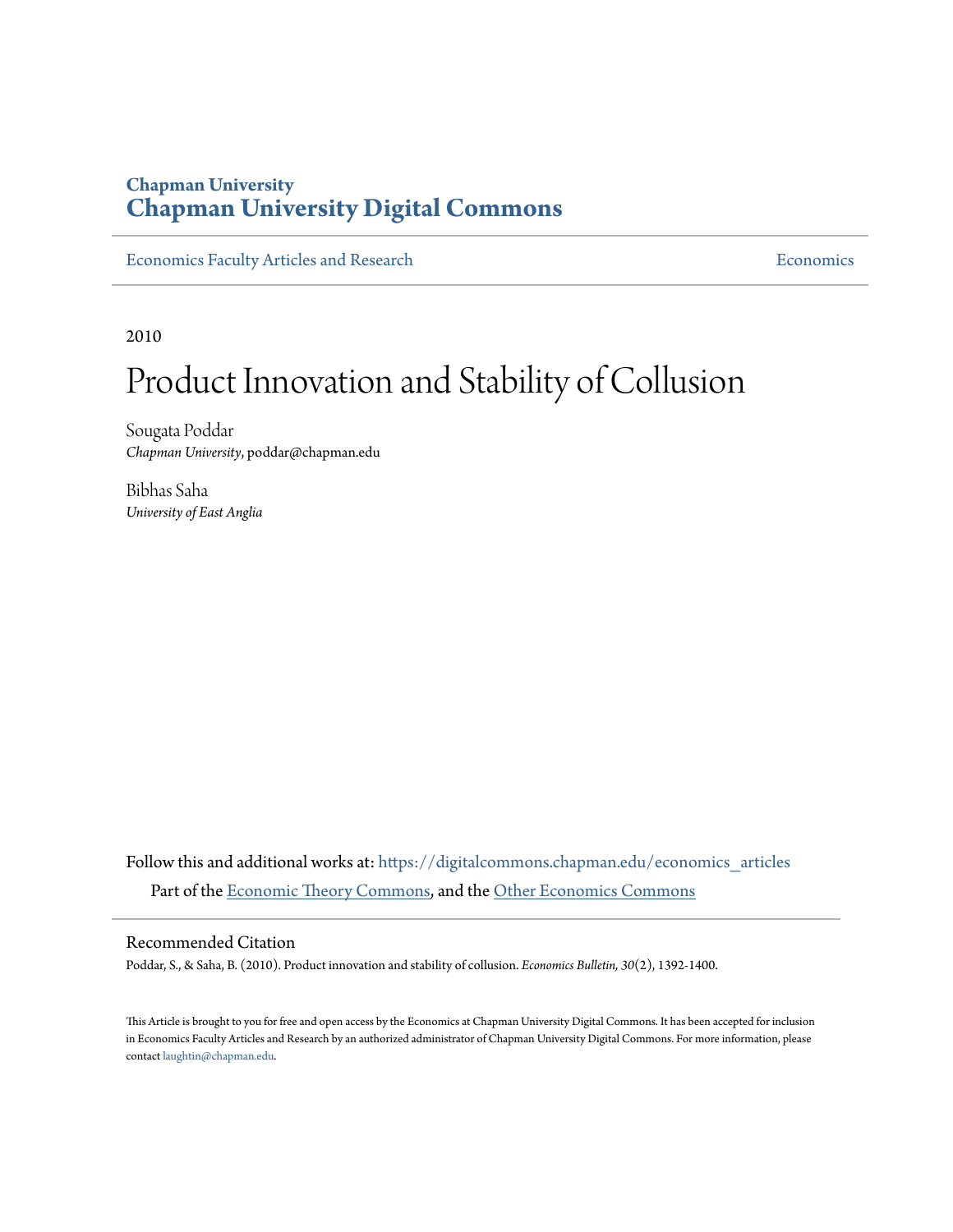# Product Innovation and Stability of Collusion

#### **Comments**

This article was originally published in *[Economics Bulletin](https://ideas.repec.org/a/ebl/ecbull/eb-09-00514.html)*, volume 30, issue 2, in 2010.

#### **Copyright**

Economics Bulletin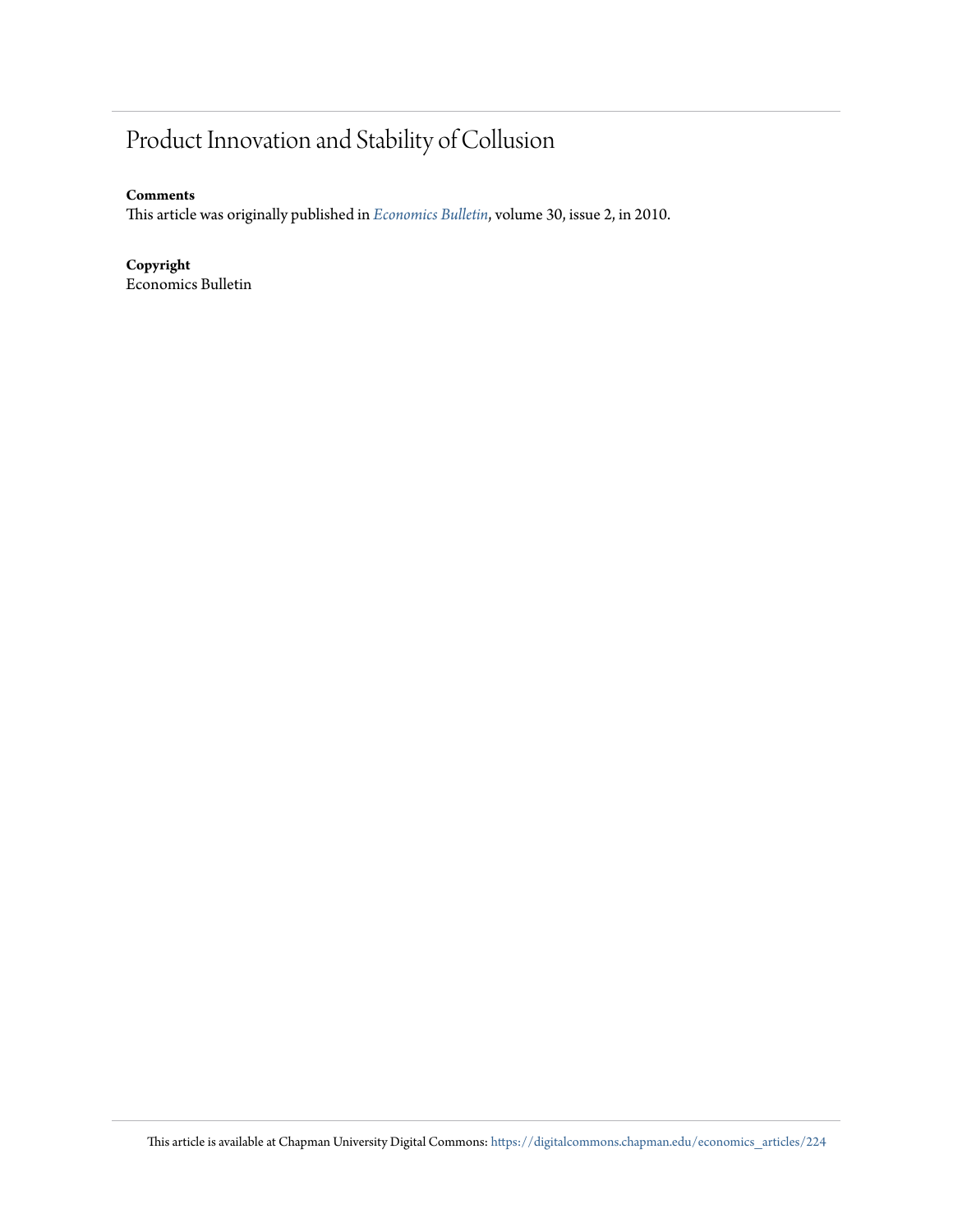

# **Volume 30, Issue 2**

Product Innovation and Stability of Collusion

Sougata Poddar *Hanyang University, Seoul, Korea and Nanyang Technological University, Singapore*

Bibhas Saha *University of East Anglia*

### Abstract

We study the nature of market competition in relation to stability of collusion in the infinitely repeated play of a twostage game of product innovation and market competition, and show that cooperation in giving R&D efforts is more easily sustained when firms compete in quantity than in price.

We gratefully acknowledge the helpful comments from an anonymous referee. Sougata Poddar acknowledges financial support in the form of Research Grant from Hanyang University, Seoul, Korea. The usual disclaimer applies.

**Citation:** Sougata Poddar and Bibhas Saha, (2010) ''Product Innovation and Stability of Collusion'', *Economics Bulletin*, Vol. 30 no.2 pp. 1392-1400.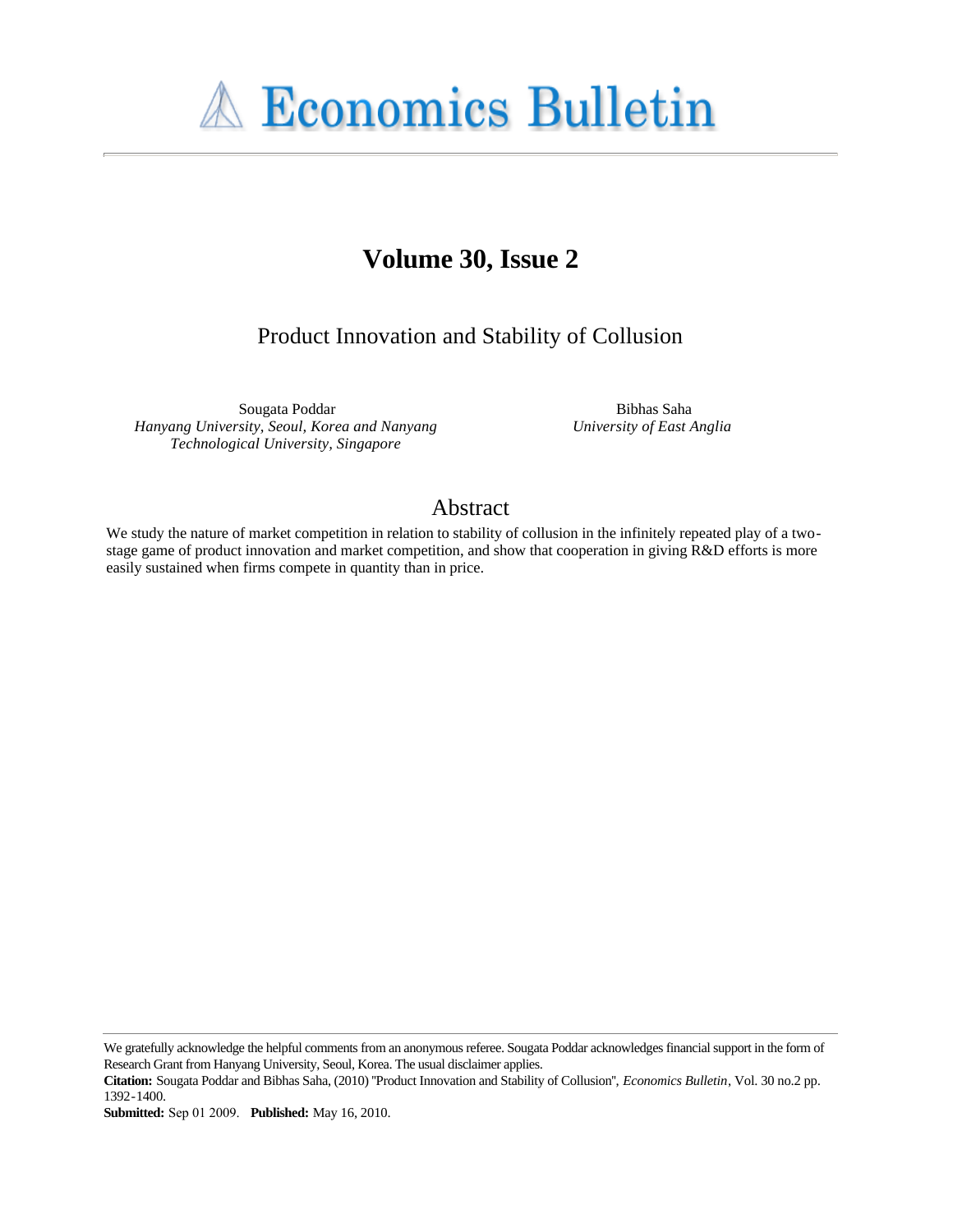#### 1. Introduction

There exists a wide literature which considers the effects of the degree of product differentiation on the stability of implicit collusion between firms (either in quantities or in prices) in the context of repeated interactions leading to a variety of conclusions (see Deneckere 1983, Rothschild 1992, Lambertini 1997, Albaek and Lambertini 1998, inter alia). On the other hand, very few studies have been made where the market game is preceded by another game in which the firm may choose a level of effort in order to differentiate its product from its rival's; and as a result, the firm's choice of the degree of differentiation becomes a costly commitment. Kesteloot and Veugelers (1995)considered a model of process R&D with spillover and showed that cooperation in R&D occurs in low spillover scenarios, due to lower incentive to free-ride. Lambertini and Rossini (1998) studied this problem through a binary model of strategic interaction in a symmetric duopoly where firms compete either on quantities or on prices, after having determined the degree of differentiation through R&D effort. They prove that regardless of quantity or price competition, firms may end up competing in perfect substitutes (i.e. undifferentiated goods) because of a prisoner's dilemma problem arising at the R&D stage. In other words, prisoner's dilemma is the main stumbling block for R&D cooperation. Given this result, it seems that one can develop a repeated version of this game and try to resolve the prisoners' dilemma and thereby achieve cooperation in R&D efforts. We precisely do that in this paper, and show how the nature of market competition affects the sustainability of R&D cooperation. Our main result is R&D cooperation is easier to sustain under quantity competition than under price competition.

#### 2. The model

There are two firms characterized by constant symmetric marginal costs, normalized to zero. The market demand curve faced by each of the firm is

$$
p_i = 1 - q_i - \gamma q_j, \quad i \neq j, \quad i, j = 1, 2
$$

where  $\gamma$  represents the degree of product differentiation;  $\gamma \in [0, 1]$  (see Singh and Vives, 1984). Note that if  $\gamma = 1$ , the products of the two firms would be considered undifferentiated, and the two firms compete in the same market. At the other extreme, if  $\gamma = 0$ , two products will be fully differentiated and the firms will be enjoying monopoly. Crucially,  $\gamma$  in our model is endogenously determined by firm's decision  $(E)$  to spend on R&D or advertizing. Since, firms would prefer a differentiated market, partial or full, to an undifferentiated one, there arises a free-riding problem where a firm would like the other firm to give the R&D effort, but save on its own effort.

We assume that the R&D effort (or advertizing expenditure) is exogenously fixed denoted by  $e > 0$ . thus, firms have a binary choice, give no effort  $(E = 0)$  and give effort  $(E = 0)$  $e$ ).<sup>1</sup> The differentiation implications of giving effort, unilateral or joint, are specified in the

<sup>&</sup>lt;sup>1</sup>Fixed effort is assumed for simplification. Continuous effort does not alter the main conclusions. At this stage we do not specify the size of e; but later we will see what the range of e should be to make the analysis interesting.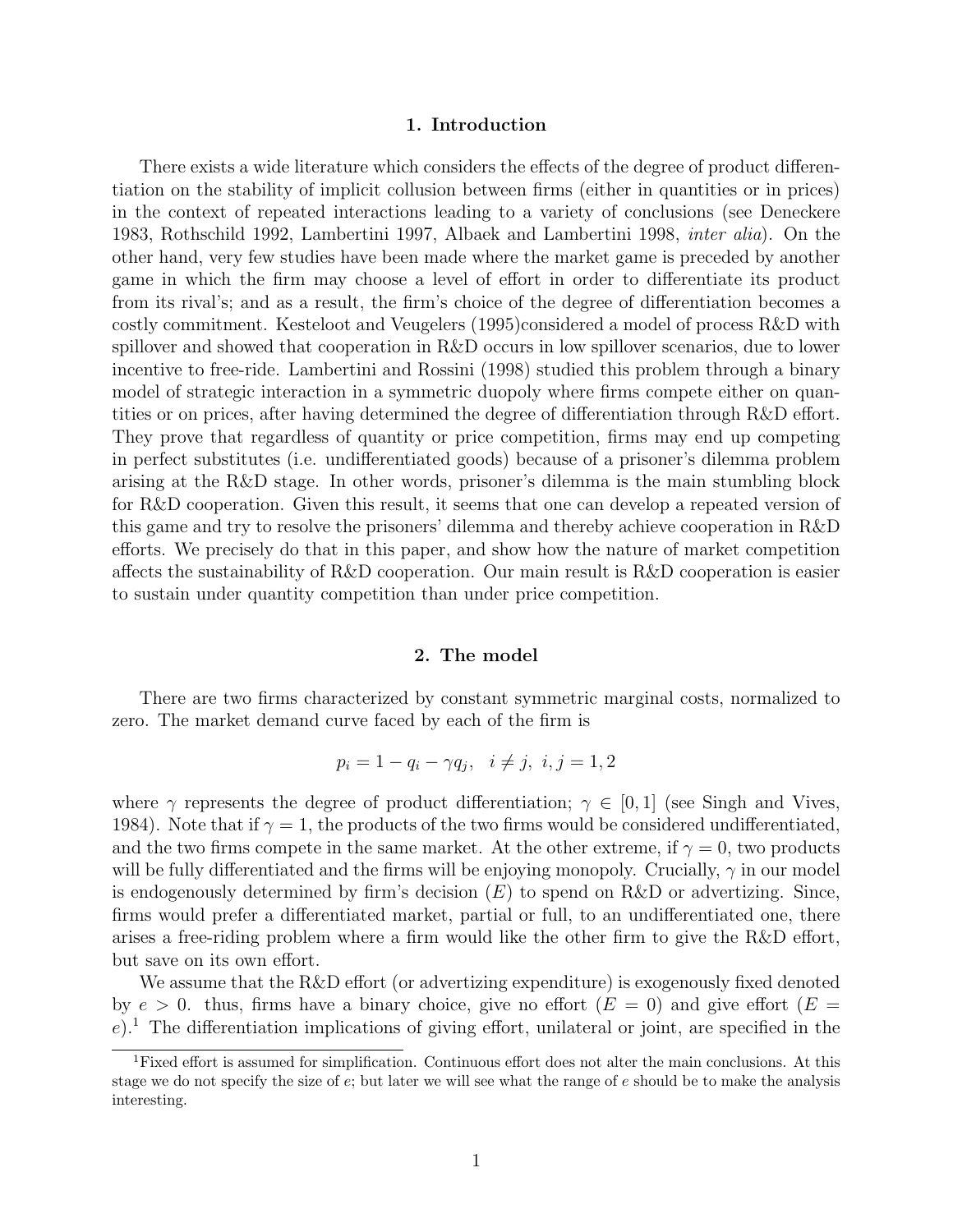following assumption (Assumption 1):

$$
\gamma = 0 \quad \text{if} \quad E_i = E_j = e,
$$
  
\n
$$
\gamma = \frac{1}{2} \quad \text{if} \quad E_i = e, E_j = 0, \quad i \neq j,
$$
  
\n
$$
\gamma = 1 \quad \text{if} \quad E_i = E_j = 0.
$$

In the event of both giving efforts, the differentiation will be complete, i.e.  $\gamma = 0$ . On the other hand, if none of the firms gives effort, then no differentiation is achieved; then we have  $\gamma = 1$ . But if only one firm gives effort, the differentiation will be partial. We assume in this case  $\gamma$  takes the value 1/2. It is noteworthy that if unilateral effort leads to a realization of  $\gamma < 1/2$ , then the incentive to free-ride will be stronger, and cooperation will be harder to come by; smaller the value of  $\gamma$ , greater the returns to free-riding. On the other hand, if the realized  $\gamma$  lies between 1/2 and 1, returns to free-riding will be much less; cooperation in this case will be somewhat easier. Thus, specifying  $\gamma$  other than 1/2 to represent partial differentiation introduces some sort of bias either in favor of free-riding or in favor of cooperation.  $\gamma = 1/2$  seems to be a neutral choice.<sup>2</sup>

The interactions between the two firms are captured by a simple two-stage game. In the first stage, the firms simultaneously decide whether to give the effort or not. Then in the second stage, effort choices become common knowledge, and the firms engage in quantity competition (a la Cournot) or price competition (a la Bertrand). Here we assume, for simplicity, that production cost is zero.<sup>3</sup> Let  $\pi$  denote the second stage profit or revenue (when already the effort cost has been sunk), and  $\Pi$  the first stage profit that takes the effort cost into account. Thus,  $\Pi = \pi - E$ . Firm i's profit will be identified by a subscript i to the profit term, and the degree of differentiation associated with the profit will be indicated by a superscript such as UD (for the undifferentiated case), or PD (for partial differentiation), or FD (for full differentiation).

#### 3. Firm interactions

#### 3.1 Quantity competition

Under quantity competition, when the products are undifferentiated profits of firm  $i$  $(i = 1, 2)$  are

$$
\Pi_i{}^{UD} = \pi_i{}^{UD} = \frac{1}{9},\tag{1}
$$

<sup>&</sup>lt;sup>2</sup>As will be evident, the analysis can be easily adapted to other values of  $\gamma$ . Assuringly, all of results hold over a range of  $\gamma$  around 1/2; we comment on this later.

<sup>3</sup>The assumption of zero marginal cost is not essential. Even when the marginal costs are positive, and not too divergent, the entire analysis goes through.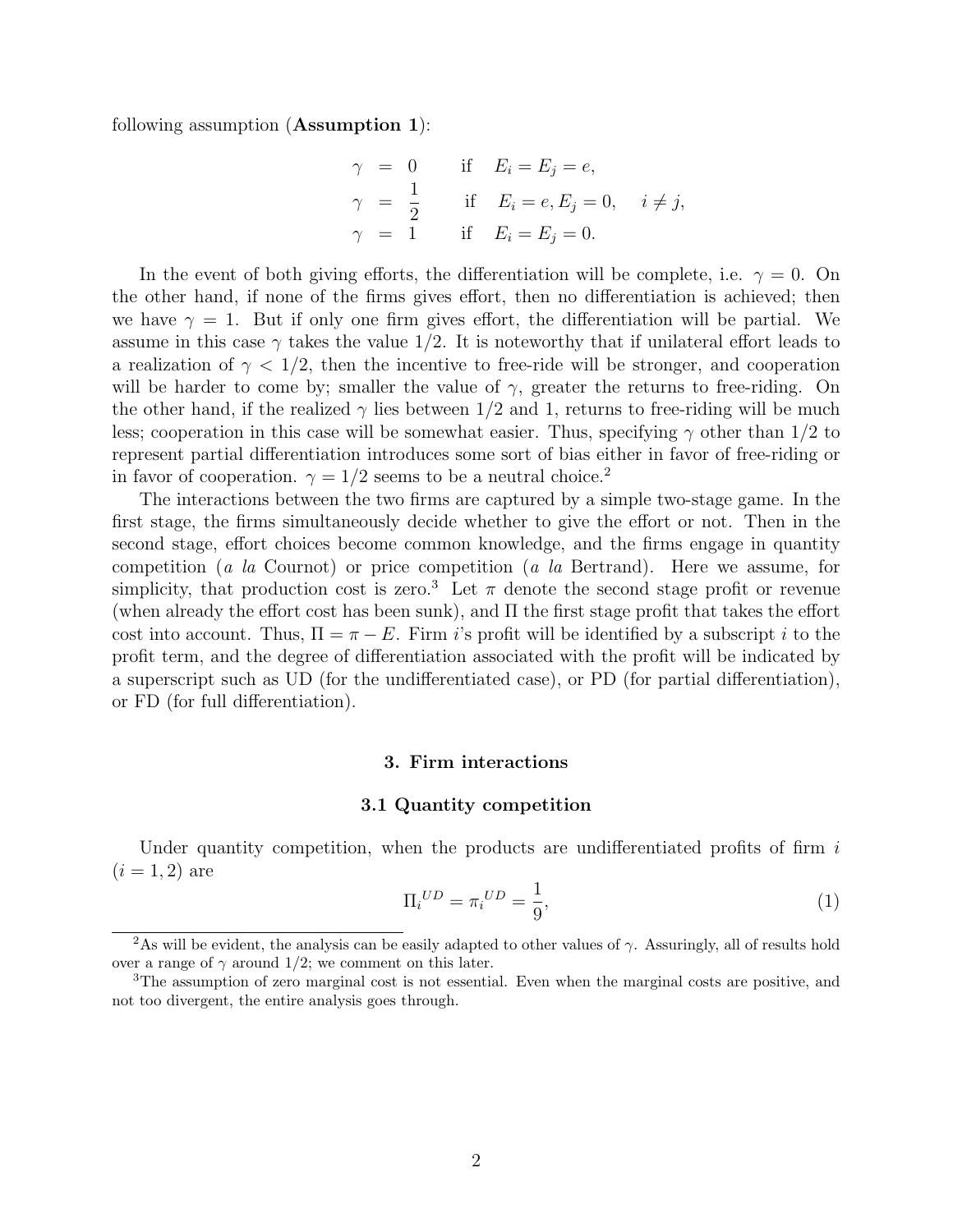and when the products are fully differentiated<sup>4</sup>, profits are

$$
\Pi_i^{FD} = \pi_i^{FD} - e = \frac{1}{4} - e. \tag{2}
$$

Further, in the partial differentiation case, assuming firm i gives effort while firm j does not,

$$
\Pi_i^{PD} = \pi_i^{PD} - e = \frac{4}{25} - e,
$$
  

$$
\Pi_j^{PD} = \pi_j^{PD} = \frac{4}{25}.
$$
 (3)

That is only one firm gives the effort, but it 'may increase' profit for both of them.

It is straight forward to check that

$$
\pi_i^{FD} > \pi_i^{PD} > \pi_i^{UD} > 0, \ \ i = 1, 2.
$$

Now we state the prisoners' dilemma problem. This result is similar to Proposition 1 (Lambertini and Rossini 1998). A prisoners' dilemma problem in R&D effort arises if for  $i = 1, 2$ 

$$
Max[\pi_i^{FD} - \pi_i^{PD}, \pi_i^{PD} - \pi_i^{UD}] < e < \pi_i^{FD} - \pi_i^{UD}.\tag{4}
$$

That is, not giving effort is a dominant strategy for both the firms. But the outcome is Pareto dominated by that of both giving efforts. This can be seen from the payoff matrix that can be easily constructed by assembling the first-stage payoffs.<sup>5</sup>

As noted earlier,  $(\pi_i^{FD} - \pi_i^{PD}) = 1/4 - 4/25 = 9/100$  which is greater than  $(\pi_i^{PD} \pi_i^{UD}$  = 4/25 – 1/9 = 11/225. Therefore, for the occurrence of the prisoners' dilemma, e must be greater than  $9/100 = 0.09$ , but less than  $(\pi_i^{FD} - \pi_i^{UD}) = 5/36 = 0.138$ . That is,  $e \in (0.09, 0.138).$ 

#### 3.1.1 Repeated interactions

Now we consider an infinite repetition of the game, in order to see under what condition the Pareto optimal outcome, namely where both the firms choose to give efforts, can be sustained. It is assumed that product differentiation lasts only one period. That is to say, R&D is not cumulative. It requires renewed effort. For example, if it is a knowledge-based product, or a service and if a new set of employees join the firm every period, then every period the effort must be given, say, in the form of training. Alternatively, this can be seen as a result of advertizing, that aims to influence the preferences of the representative consumer.

$$
q_i = \frac{(2-\gamma) - 2c_i + \gamma c_j}{4 - \gamma^2}
$$
 and  $\pi_i = q_i^2$ ,  $i \neq j, i, j = 1, 2$ .

Set  $c_i = c_j = 0$  and  $\gamma = 1, 0, 1/2$  to obtain (1), (2) and (3) respectively.

<sup>&</sup>lt;sup>4</sup>The general expressions for quantity and profits for any  $\gamma \in [0,1]$  and positive (but constant) marginal costs are

<sup>&</sup>lt;sup>5</sup>If e is outside this range, various other possibilities arise, including giving effort being part of a Nash equilibrium, which is, however, not our main interest.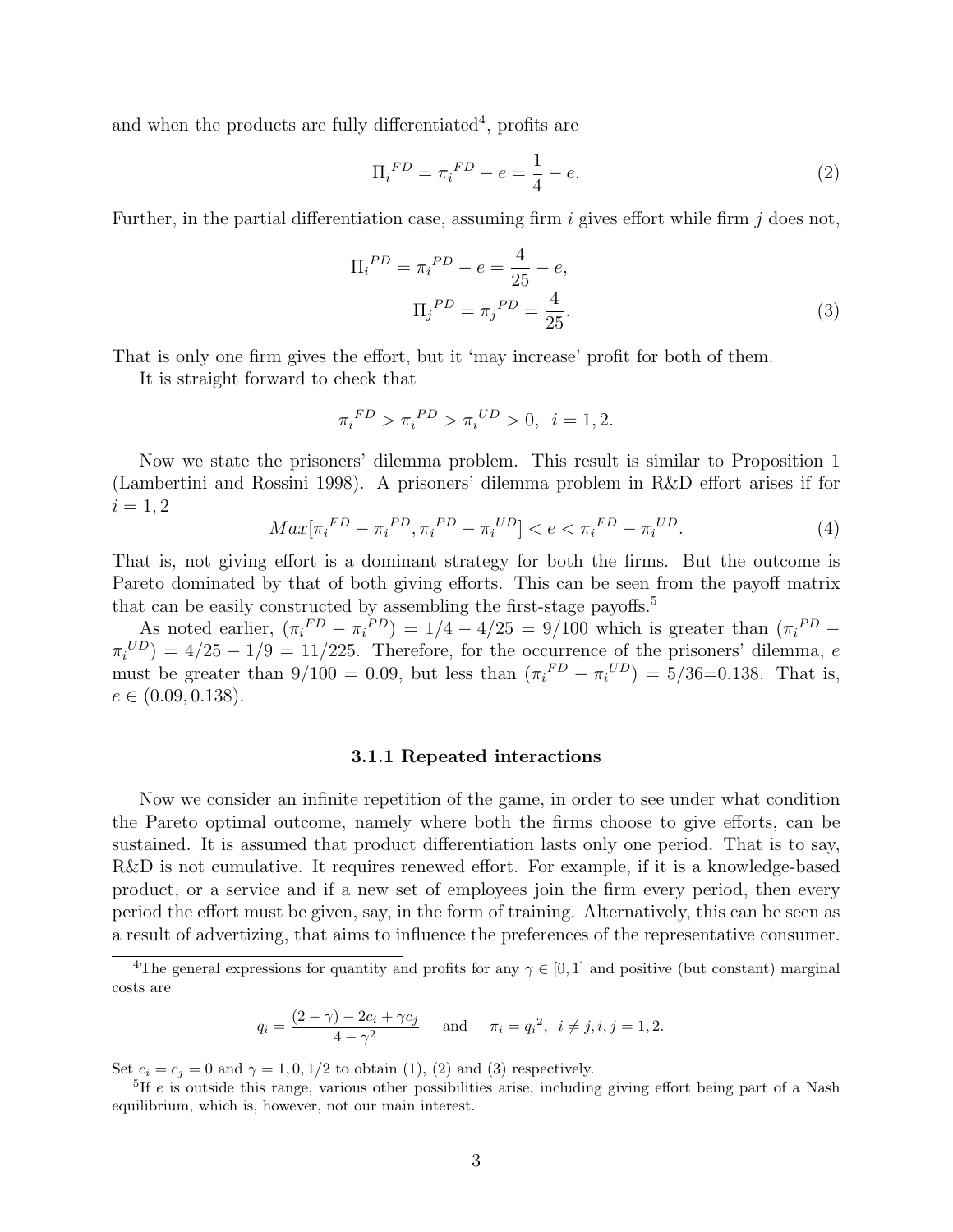If the population is changing every period, then advertizing must be repeated to maintain the influence. Thus, either way the effort has to be repeated.

In order to sustain the 'repeated cooperation' (i.e. giving efforts forever), we follow the Friedman's (1971) trigger strategy implying that a single instance of 'noncooperation' (i.e. not giving effort) by any firm will be met with permanent noncooperation by both the firms. This gives us the standard condition on the discount factor for sustaining the cooperative solution:

$$
\delta \ge \frac{\Pi_i^{PD} - \Pi_i^{FD}}{\Pi_i^{PD} - \Pi_i^{UD}}, \ \ i = 1, 2
$$

where  $\delta$  is the common discount factor of the firms.  $\Pi_i^{PD}$  is the one-shot deviation profit of firm *i* from not giving effort while the other firm gives effort, i.e.  $\Pi_i^{PD} = \pi_i^{PD}$ .

Note that the subgame perfectness of equilibrium requires the firm  $j$  to execute the trigger strategy (i.e. switch to no effort) from period  $t$  onwards, when firm  $i$  has deviated in period  $t-1$ . Assuming firm i will now play according to the trigger strategy (i.e. give no effort) from period  $t$  onwards, firm  $j$  will not deviate from the trigger strategy, if

$$
\pi_j^{PD} - e + \frac{\delta}{1 - \delta} \pi_j^{UD} \le \frac{\pi_j^{UD}}{1 - \delta}.
$$

This condition reduces to  $e \geq \pi_j{}^{PD} - \pi_j{}^{UD}$  which will be satisfied, as we are going to consider e only from the interval specified in condition (4).

The condition on the discount factor can be simplified as

$$
\delta \ge \frac{e - (\pi_i^{FD} - \pi_i^{PD})}{\pi_i^{PD} - \pi_i^{UD}}, \ \ i = 1, 2. \tag{5}
$$

The numerator on the right hand side is positive by (4).

Conditions (4) and (5) hold key to our analysis. The difference between the gains from matching the cooperation,  $(\pi_i{}^{FD} - \pi_i{}^{PD})$ , and the gains from unilateral effort,  $(\pi_i{}^{PD} - \pi_i{}^{UD})$ , together with the gains from collective cooperation,  $(\pi_i^{FD} - \pi_i^{UD})$ , determines the relevant range of effort (for the prisoners' dilemma to arise), as well as the critical size of the discount factor. In particular, the right hand side expression of eq. (5) tells us whether cooperation is easy or hard; if it is positive and relatively large then cooperation is hard. As is apparent now, this boils down to the comparison of the two terms  $(\pi_i^{FD} - \pi_i^{PD})$  and  $(\pi_i^{PD} - \pi_i^{UD})$ , which, we shall see, depends on the nature of competition.

Under quantity competition, assuming  $e \in (0.09, 0.138)$ , the lowest level of  $\delta$  necessary to sustain cooperation is given by,

$$
\delta^q = -\frac{81}{44} + \frac{225}{11}e.\tag{6}
$$

The relationship is linear and strictly increasing. Note that when the effort is at its lowest level (within the critical range), i.e.  $e = 9/100$  any  $\delta > 0$  can sustain cooperation. But as the effort level rises, the attractiveness of the fully differentiated payoffs decreases, and the discount factor has to rise proportionately to sustain cooperation. See Figure 1 for a visual illustration of  $\delta^q$ .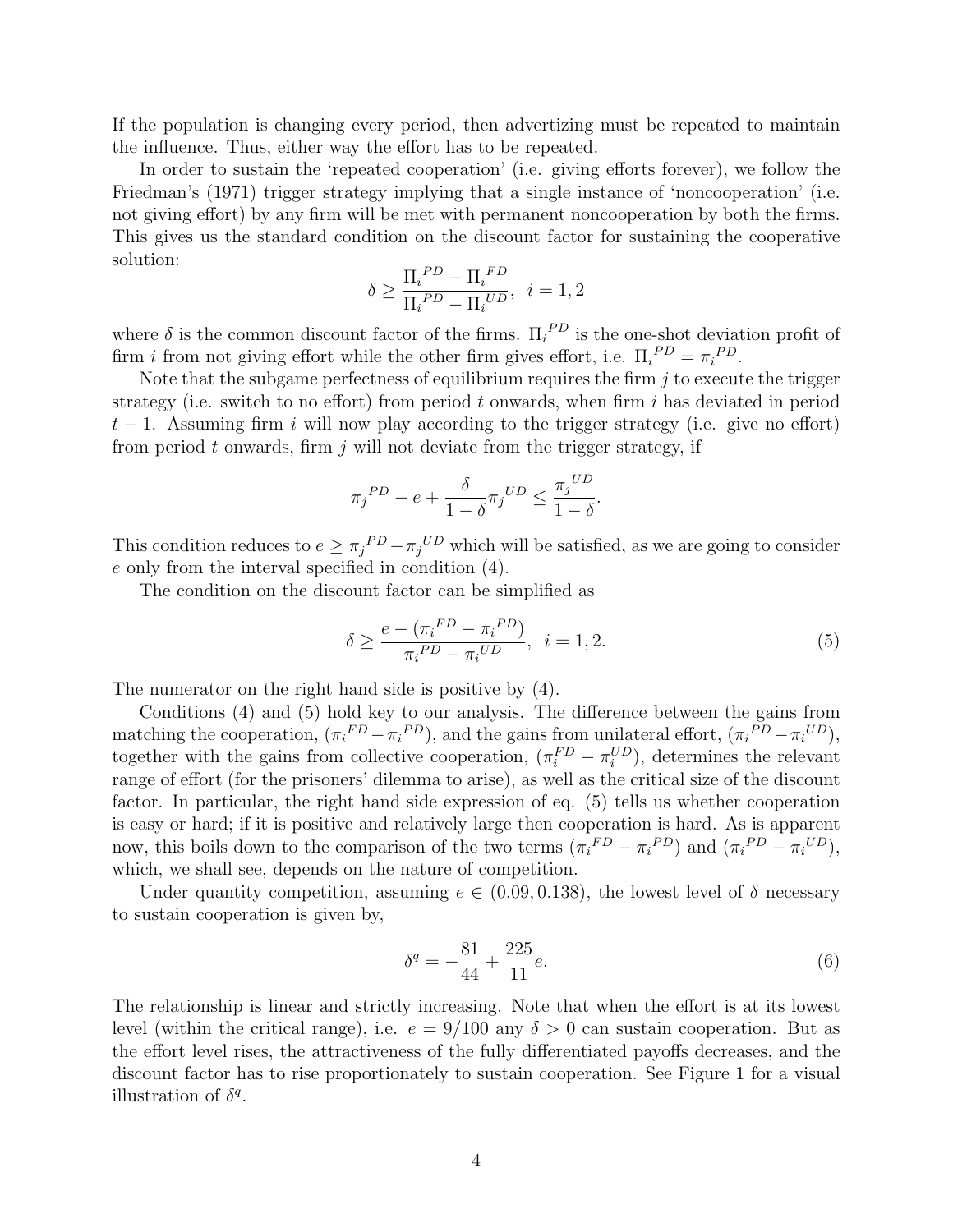#### 3.2 Price competition

Now we consider the case of price competition (in the second stage). The first stage of the game remains unchanged. The second stage profit terms associated with price competition are:

$$
\pi_i^{UD} = 0, \qquad \pi_i^{FD} = \frac{1}{4}, \qquad \text{for } i = 1, 2. \tag{7}
$$

Firm 2's profits are symmetrically obtained. In the case of partial differentiation<sup>6</sup>,

$$
\pi_i^{PD} = \frac{4}{27}, \ \ i \neq j, i, j = 1, 2. \tag{8}
$$

Once again, full differentiation is found to be strictly better than partial differentiation which in turn is strictly better than no differentiation. Under price competition, profits in the undifferentiated market become zero, but the relative profit gains from partial differentiation exceed that from full differentiation. That is,  $(\pi_i^{FD} - \pi_i^{PD}) = 1/4 - 4/27 = 11/108$  $(\pi_i^{PD} - \pi_i^{UD}) = 16/108 = 4/27$ . So for the prisoners' dilemma to hold, according to the condition (4) it is necessary that  $e \in (4/27, 1/4) = (0.148, 0.25)$ .

Now compare this range of e with the range of e obtained under quantity competition. Two ranges of efforts are disjoint, implying that the prisoners' dilemma problem cannot hold simultaneously for both price and quantity competition. The effort level has to be much higher under price competition, for the prisoners' dilemma problem to occur. Since with price strategies, moving from no differentiation to full differentiation yields greater gains, effort costs will also have to increase significantly in order for the strategy of not giving efforts to be optimal.

This suggests that the occurrence of prisoners' dilemma may depend on the nature of competition. At a given level of  $e$ , the following can be said about the stage game. If R&D cooperation in not achievable under quantity competition due to prisoners' dilemma, it may be achieved under price competition (when  $e \in (0.09, 0.138)$ ); see footnote 5. On the other hand, if price competition does not allow cooperation (due to prisoners' dilemma), then under quantity competition not only is cooperation unachievable, but it is not even Pareto optimal (when  $e \in (0.148, 0.25)$ ).

Next, moving onto the infinitely repeated version of this game, we examine condition (5). Now,  $e > (\pi_i^{FD} - \pi_i^{PD})$  within its critical range. This gives a strictly positive lower bound on  $\delta$ . The minimum value of the discount factor necessary to sustain cooperation is given by:

$$
\delta^p = -\frac{11}{16} + \frac{27}{4}e.\tag{9}
$$

$$
q_i = \frac{2 - \gamma(1 + \gamma) + \gamma c_j - (2 - \gamma^2)c_i}{(1 - \gamma^2)(4 - \gamma^2)}, \quad \pi_i = (1 - \gamma^2)q_i^2, \quad i = 1, 2.
$$

<sup>&</sup>lt;sup>6</sup>The general expressions for outputs and profits for any given  $\gamma < 1$  are as follows: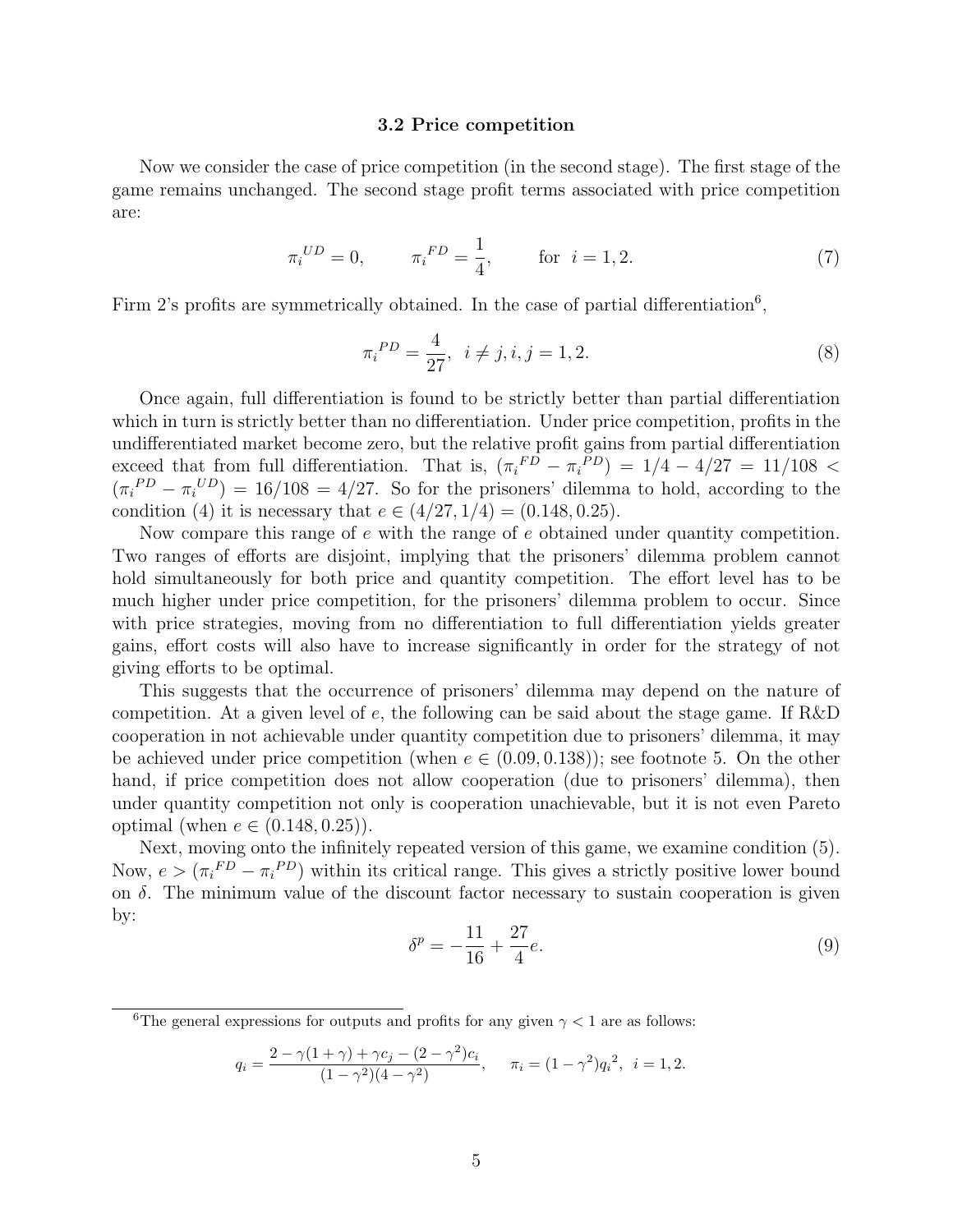

Figure 1. Minimum discount factors

In Figure 1, we illustrate  $\delta^p$  and mark the feasible discount factors.  $\delta^p$ , like  $\delta^q$ , is positively sloped and linear. But note, within the relevant ranges, at the lowest value of e cooperation is more difficult under price competition. Under price competition at  $e = 0.148$ , the minimum δ needed is  $δ<sup>p</sup> = 5/16 = 0.31$ . In contrast, under quantity competition at  $e = 0.09$ , the minimum  $\delta$  needed is  $\delta^q = 0$ . Clearly, in the latter case, cooperation can be sustained at any value of  $\delta > 0$ .

Moreover, for all  $e \in (0.09, 0.105)$  (which constitutes 31.25% of the range of e),  $\delta^q$  is strictly less than 0.31, which is the lowest value of  $\delta^p$ . Since  $\delta^q$  and  $\delta^p$  are not directly comparable because of different ranges of e, we can compare  $\delta^q$  and  $\delta^p$  across differnt percentiles of the distribution. It can be checked that over the entire distribution (at least up to 90 % percentile of the distribution)  $\delta^q$  is strictly smaller than  $\delta^{p}$ . Thus, it can be said that under quantity competition cooperation is more stable, which is somewhat contrary to conventional wisdom (applicable to homogenous goods).

This can be explained in the following way. Under quantity competition (for being a softer form of competition) gains to matching cooperation are greater than gains to unilateral effort; i.e.  $\pi_i^{FD} - \pi_i^{PD} > \pi_i^{PD} - \pi_i^{UD}$ . This creates greater stability. On the other hand, under price competition we get  $\pi_i^{FD} - \pi_i^{PD} < \pi_i^{PD} - \pi_i^{UD}$ . Because of fierce competition in the undifferentiated market, firms gain relatively much more from partial differentiation, than from matching their rivals' efforts. Put differently, moving from zero differentiation to some differentiation generates higher profit than moving from some differentiation to full differentiation. Hence,  $\delta$  must be sufficiently high to induce cooperation to achieve full differentiation.

<sup>&</sup>lt;sup>7</sup>For instance, consider the 50 percentile point, which corresponds to  $e = 0.114$  under quantity competition and  $e = 0.199$  for price competition. At  $e = 0.114$  we get  $\delta^q = 0.49$ , while at  $e = 0.199$  we get  $\delta^p = 0.66$ . Then the 80 percentile point corresponds to  $e = 0.128$  for quantity competition and  $e = 0.229$  for price competition. Here, we get  $\delta^q = 0.79$  and  $\delta^p = 0.87$ , respectively. Finally, the 90 percentile point corresponds to  $e = 0.133$  for quantity competition and  $e = 0.239$  for price competition; we then get  $\delta^q = 0.88$  and  $\delta^p = 0.93$ , respectively. So at these points and all other points in between we have  $\delta^q < \delta^p$ .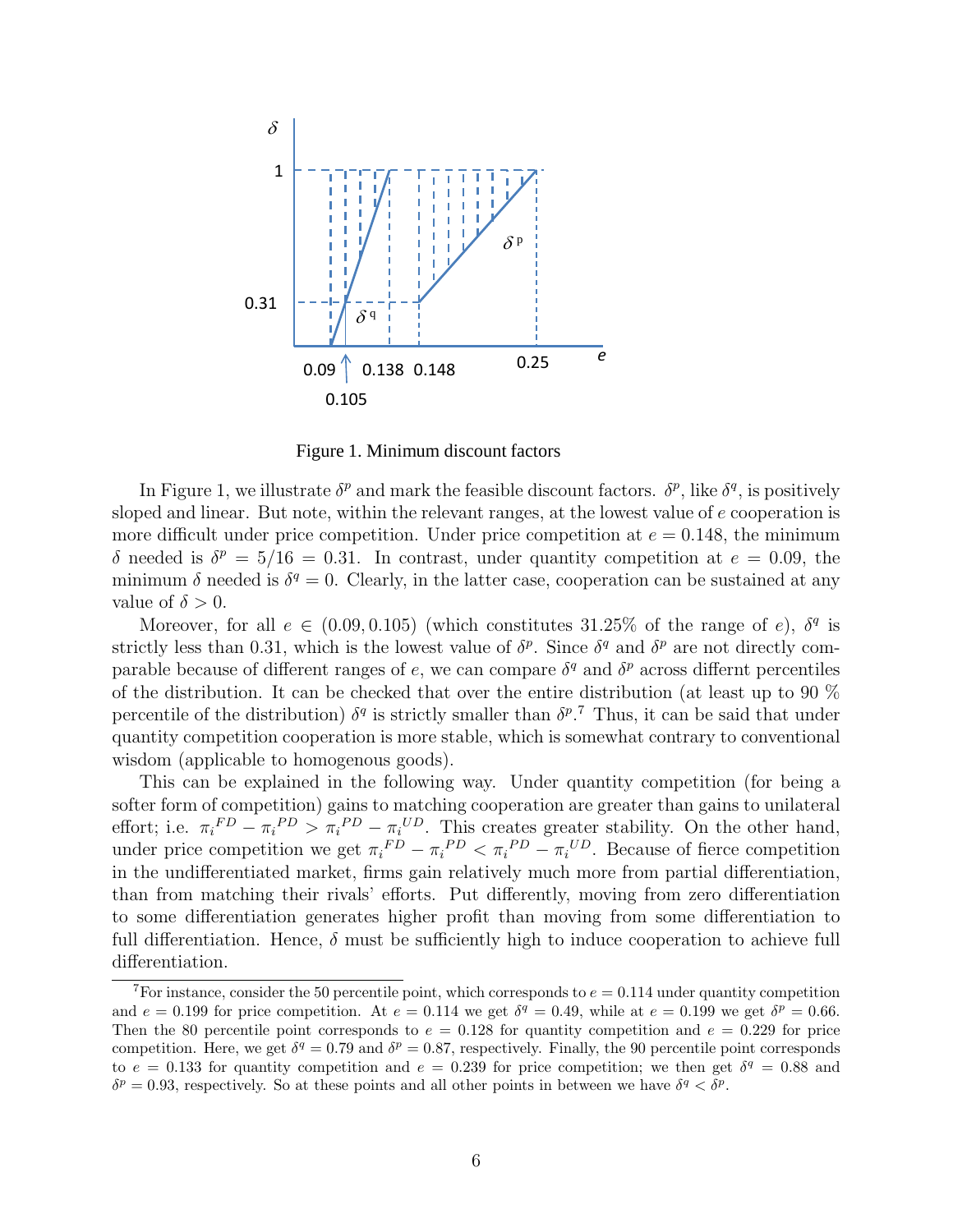Proposition 1. (a) For a given level of effort e, the prisoners' dilemma problem cannot hold simultaneously for both quantity and price competition. (b) In the infinitely repeated game, collusion in giving joint effort is more stable under quantity competition than under price competition.

Do the results stated in Proposition 1 change if in Assumption 1  $\gamma = 1/2$  is replaced by  $\gamma > 1/2$  or  $\gamma < 1/2$  for the partial differentiation case? The answer is mixed. Here we do not offer a complete formal analysis of that, but report the main results, which can be easily verified by using the profit expressions provided in footnotes 4 and 5. First of all, for all  $\gamma$  belonging to the interval [0.35, 0.55] Proposition 1 remains fully in tact; both parts (a and b) go through. So we could deviate from  $\gamma = 1/2$  either way, to some extent. Outside this interval, some aspects of the proposition get modified. For example, for  $\gamma \in (0.55, 0.67)$ prisoners' dilemma can hold under both quantity and price competition, as the two ranges of e overlap. That is, part a of Proposition 1 does not hold. Next, we get  $\delta^q = 0$  at all  $\gamma \geq 0.35$ , and we also get  $\delta^p = 0$  at all  $\gamma \geq 0.61$ . That is to say, at all  $\gamma \geq 0.61$  stability of collusion does not vary between the two types of competition, and collusion can be sustained at all  $\delta > 0$ ; part b of proposition 1 does not hold. But as stated earlier, when we move too far away from  $\gamma = 1/2$ , we create bias in one or the other direction, and therefore, it is unwise to consider  $\gamma$  too high or too low.

#### 4. Conclusion

In this analysis, we extended the analysis of Lambertini and Rossini's (1998) static game of incentive for product innovation and market competition in a repeated game framework. First, we characterized the discount factor associated with sustaining a collusion as a function of the magnitude of effort level in the relevant ranges of prisoners' dilemma problem. Then, we showed that collusion is more likely to be sustainable under quantity competition as opposed to price competition.

#### References

Albaek, S and L. Lambertini (1998) "Collusion in differentiated duopolies revisited" Economics Letters 59, 305-08.

Deneckere, R. (1983) "Duopoly supergames with product differentiation" *Economics Letters* 11, 37-42.

Friedman, J. (1971) "A noncooperative equilibrium for supergames" Review of Economic Studies 38, 1-12.

Kesteloot, K and R. Veugelers (1995) "Stable R&D cooperation with spillovers" *Journal of* Economics and Management Strategy 4, 651-72.

Lambertini, L. (1997) "Prisoners' dilemma in duopoly supergames" Journal of Economic Theory 77, 181-91.